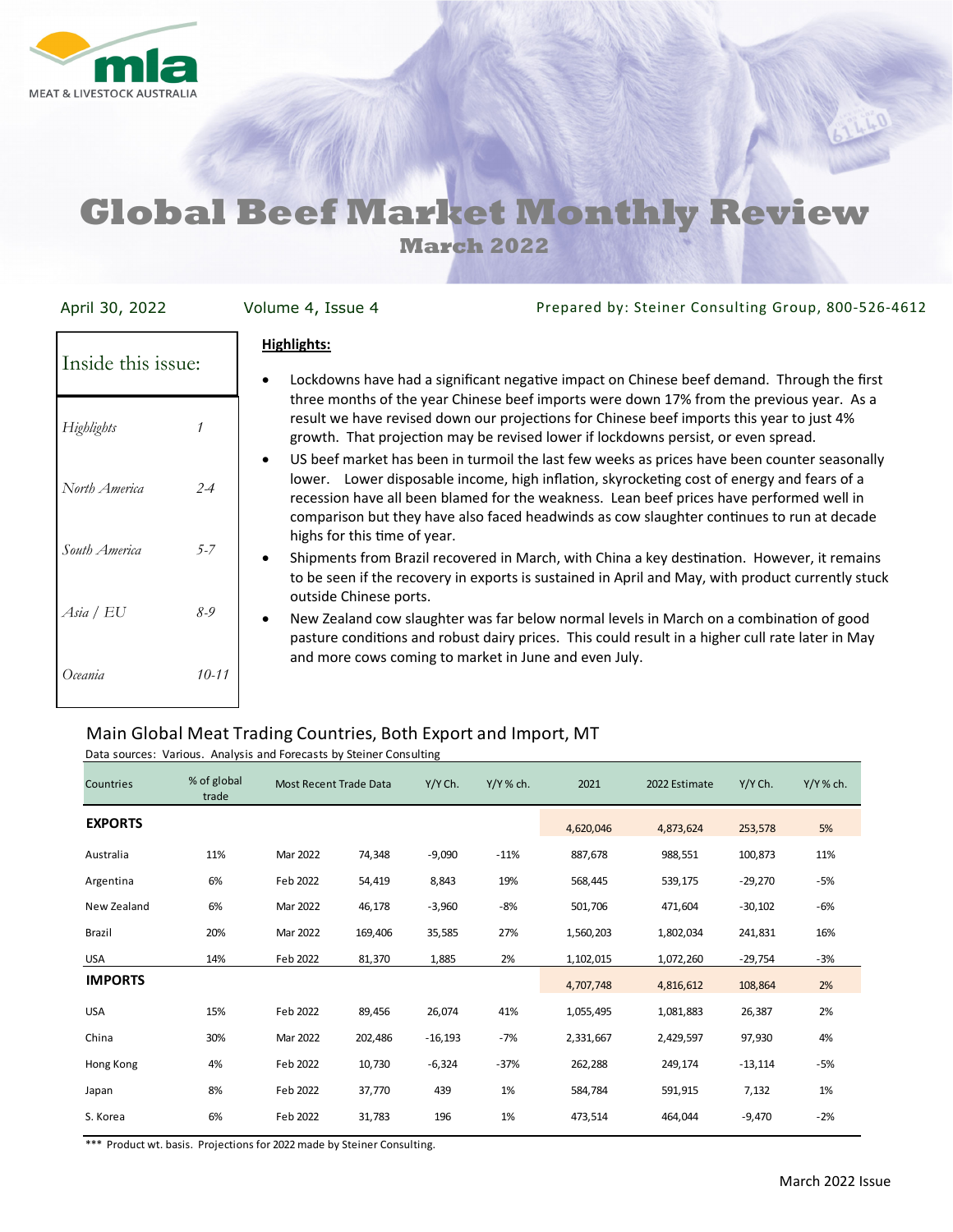

### **North America Market Update**

**United States**: Wholesale beef prices were sharply high‐ er last spring and market participants were gearing up for another runup in prices going into Memorial Day. The argument for the higher prices hinged on the improve‐ ment in seasonal demand and pent up demand due to the Pandemic. However, the situation this year is far dif‐ ferent than it was a year ago. While the supply of cattle on feed is just as large as it was last year, demand ap‐ pears to be sputtering. Faced with runaway inflation at the gas pump and growing uncertainty about interest and the economy, the consumer is in a very different psycho‐ logical place as last year. Last year the government was sending a check to anyone breathing and families with children were getting additional support. Many workers were also getting paid for just sitting home. With few other places to go spend money, people did not see a problem splurging on steaks and grilling in their back yards. Disposable income growth in the last few months has turned negative. People are looking to catch up on all the vacations and travel they did not do in the past two years and paying double and sometimes triple the normal price. Priorities have changed. No wonder, therefore, that the choice beef cutout has turned lower in the last two weeks.

 The total inventory of cattle on feed as of April 1 was estimated at 12.105 million head, 63k head less than the previous month but still as much as 208k head or 1.7% higher than the previous year. Analysts polled ahead of the report expected the inventory to be just 0.3% higher than a year ago. The inventory of cattle that have been on feed for more than 120 days is estimated at 4.538 million head, only 0.8% lower than a year ago and 211k head or 4.9% higher than the five year average. The inventory of cattle with +150 days on feed is calculated at 2.628 million head, 3.8% lower than the very high levels of last year but 218k head or 9.1% higher than the five year average. The large supply of market ready cattle is evident in the weight of cattle on feed, which is at record levels for this time of year. One may wonder why feed‐ lots continue to feed cattle at such heavy weights despite the spike in feed costs. We think feedlots are insulated in the near term by the feed hedges they put in previous months. However, the high replacement cost will make feedlots more reluctant to hold cattle on feed and could negatively impact their negotiating position through the summer months. Drought conditions remain critical and they may pressure feeder cattle values as some produc‐



Daily Prices. \$/cwt. Source: USDA-AMS Mandatory Price Reporting Service. Analysis by Steiner Consulting

CHOICE BEEF CUTOUT VALUE

10,500

10,800

11,100

11,400

11,700

ers are forced to push feeders into feedlots if grass sup‐ plies continue to fall short.

JAN FEB MAR APR MAY JUN JUL AUG SEP OCT NOV DEC

5-Yr.Ava —  $\leftarrow$  2020 —  $\leftarrow$  2021 — ■ 2022

**Canada:** The expectation at the start of this year was for Canadian cow slaughter to decline from the previous year. The forecast largely reflects the decline in beef cow numbers, which on January 1 were pegged at 3.5 million head, down from 5% compared to three years ago. But four months into the year, cow slaughter numbers have been far higher than expected. Drought and high cost of supplemental feed were a major concern for producers last year and that remains the case. In the four weeks ending April 16 Canadian cow slaughter averaged 9,093 head/week, 20% higher than the same four week period a year ago. These numbers are skewed a bit by the fact that Easter was a bit earlier last year. Since the start of the year, Canadian cow slaughter has been a total of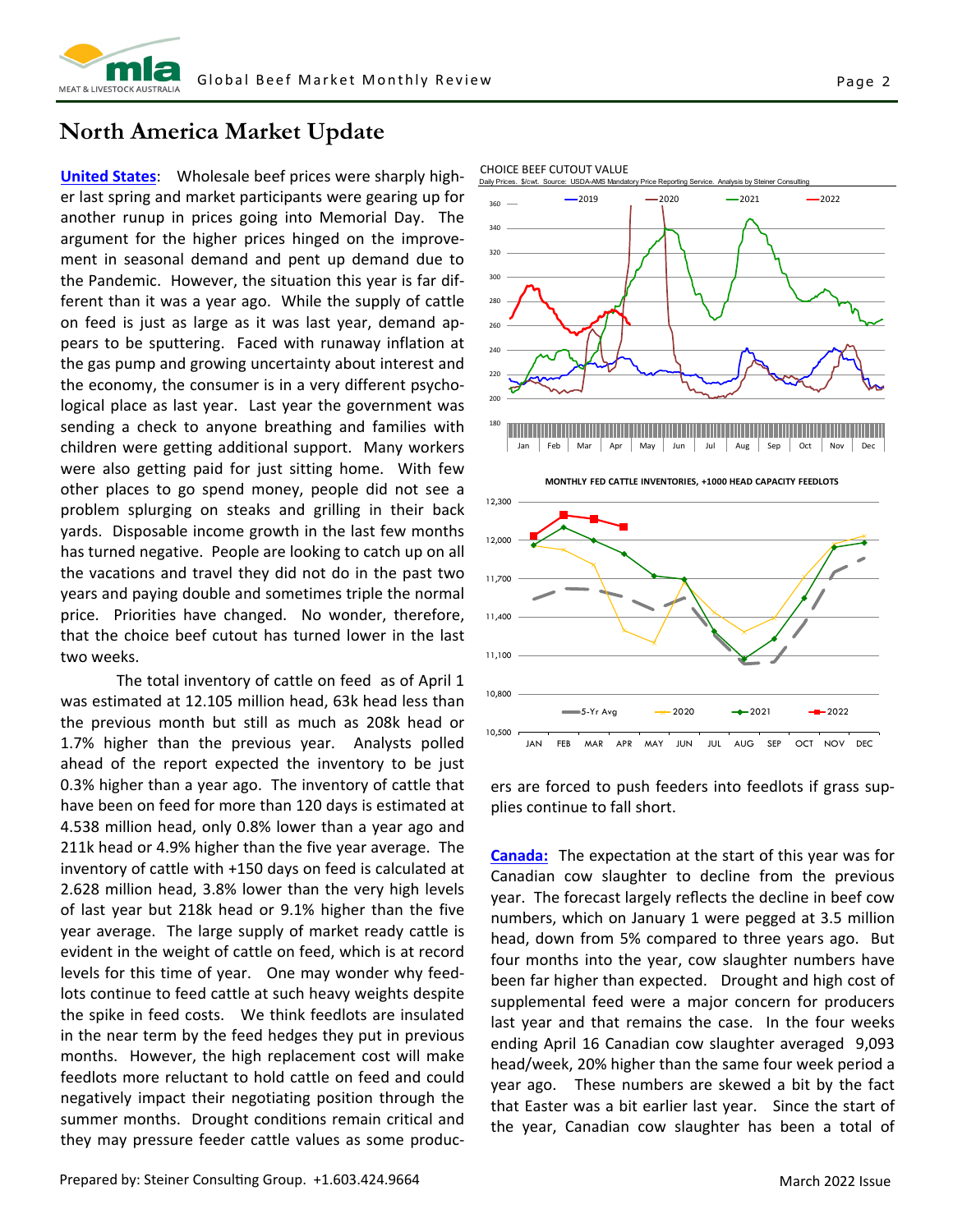

### **North America (continued)**

142,346 head, 9,450 head or 7.1% higher than a year ago. The cow slaughter trajectory may change in the summer and fall, especially if feed conditions improve and we see continued strength in feeder cattle prices. For now, however, it appears that the 6% decline in cow slaughter that USDA was forecasting may be too optimistic.

 Canadian beef imports through the end of April were 13.8% lower than the previous year. US imports account for 62% of all beef imports into Canada. Through April imports from the US were down 7.6%, imports from New Zealand were down 51%, imports from Uruguay were down 49% while imports from Mexico were up 66%.

**Mexico:** Mexican production and trade data continues to be embargoed by the Mexican government. The latest beef production data available is for the month of February, now an almost two month lag with no prospects of when it will be updated. The export data to the right is only available through November, again with no new data made available.

USDA is currently forecasting Mexican beef production for 2022 at 2.190 million MT (carcass wt. equivalent), a 3.8% increase from the previous year and the fast‐ est increase in several years. Strong demand in both the domestic and export market is expected to drive slaughter this spring and summer. Already we have seen a sig‐ nificant increase in both US and Canadian imports of Mexican beef. USDA is also forecasting domestic consumption in Mexico to increase 1.5% in 2022 following a 4.8% increase in 2021.

 US imports of Mexican beef are up sharply in the last four months. Data through April 23 shows total im‐ ports from Mexico were 103,282 MT (product wt. basis), 36% higher than the same period a year ago. The bulk of Mexican beef coming to the US tend to be cuts that trade at a significant discount to domestic choice/select product. For the week ending April 23, for instance, USDA‐ AMS reports that total imports of Mexican beef were 5,406 MT. Out of this, 3,485 MT or 64% were cuts and only 320 MT or 6% were boneless trimmings. And addi‐ Ɵonal 919 MT were classified as non‐intact cuts/trim, like‐ ly boneless beef that will go to US grinders.

Imports from Central American suppliers are also







up compared to a year ago. Nicaragua is the top market and imports through April 23 were a little over 24,000 MT, 28% higher than a year ago. Imports from Honduras and Costa Rica remain minimal.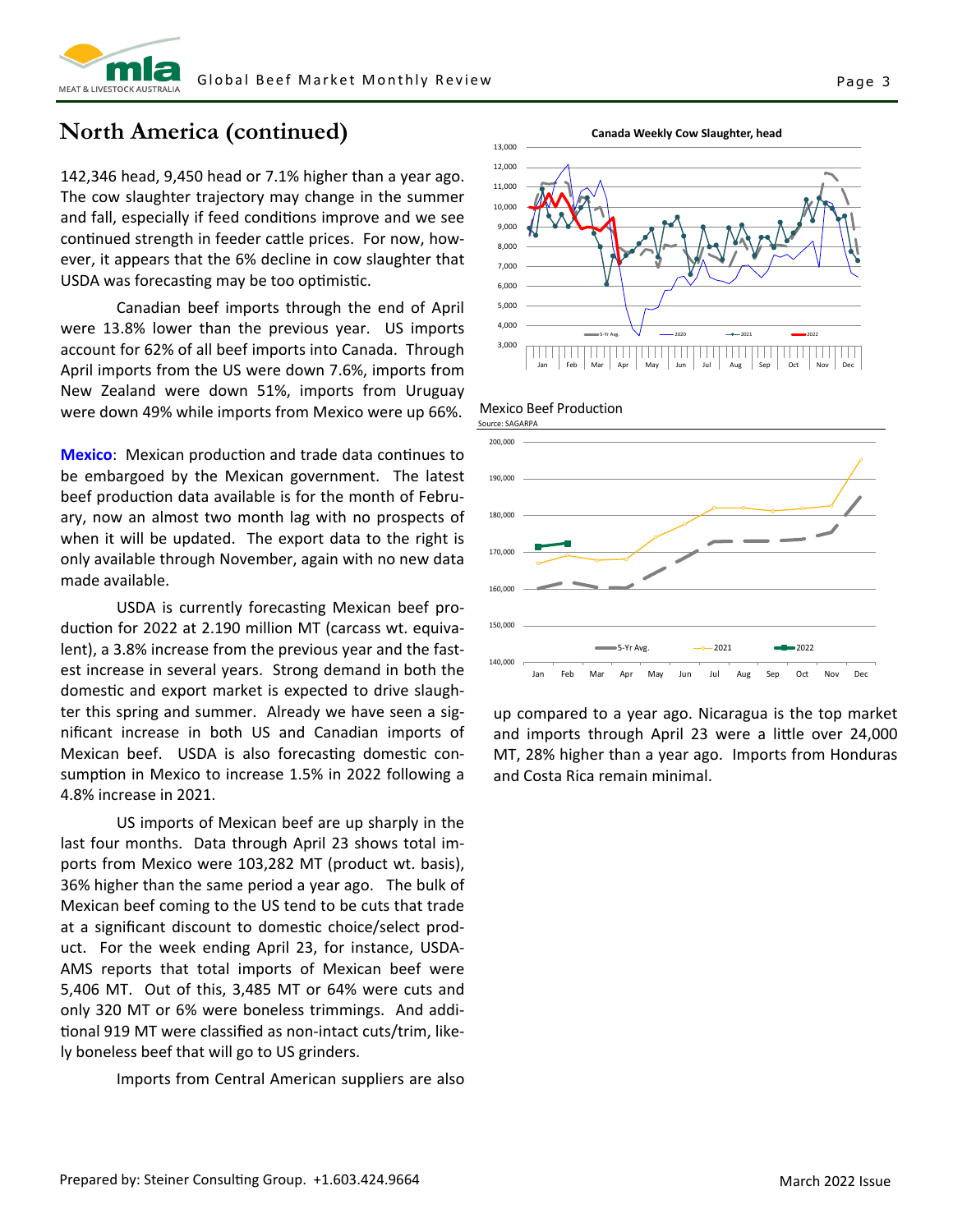

### North America Trade Statistics

#### **USA Fresh/Frozen Beef Exports**



#### **Canada Fresh/Frozen Beef Exports**

Latest Data for February Units: Metric Tons



#### **Mexico Fresh/Frozen Beef Exports**



#### **USA Fresh/Frozen Beef Imports**



#### **Canada Fresh/Frozen Beef Imports**

Latest Data for February Units: Metric Tons



#### **Mexico Fresh/Frozen Beef Imports**



March 2022 Issue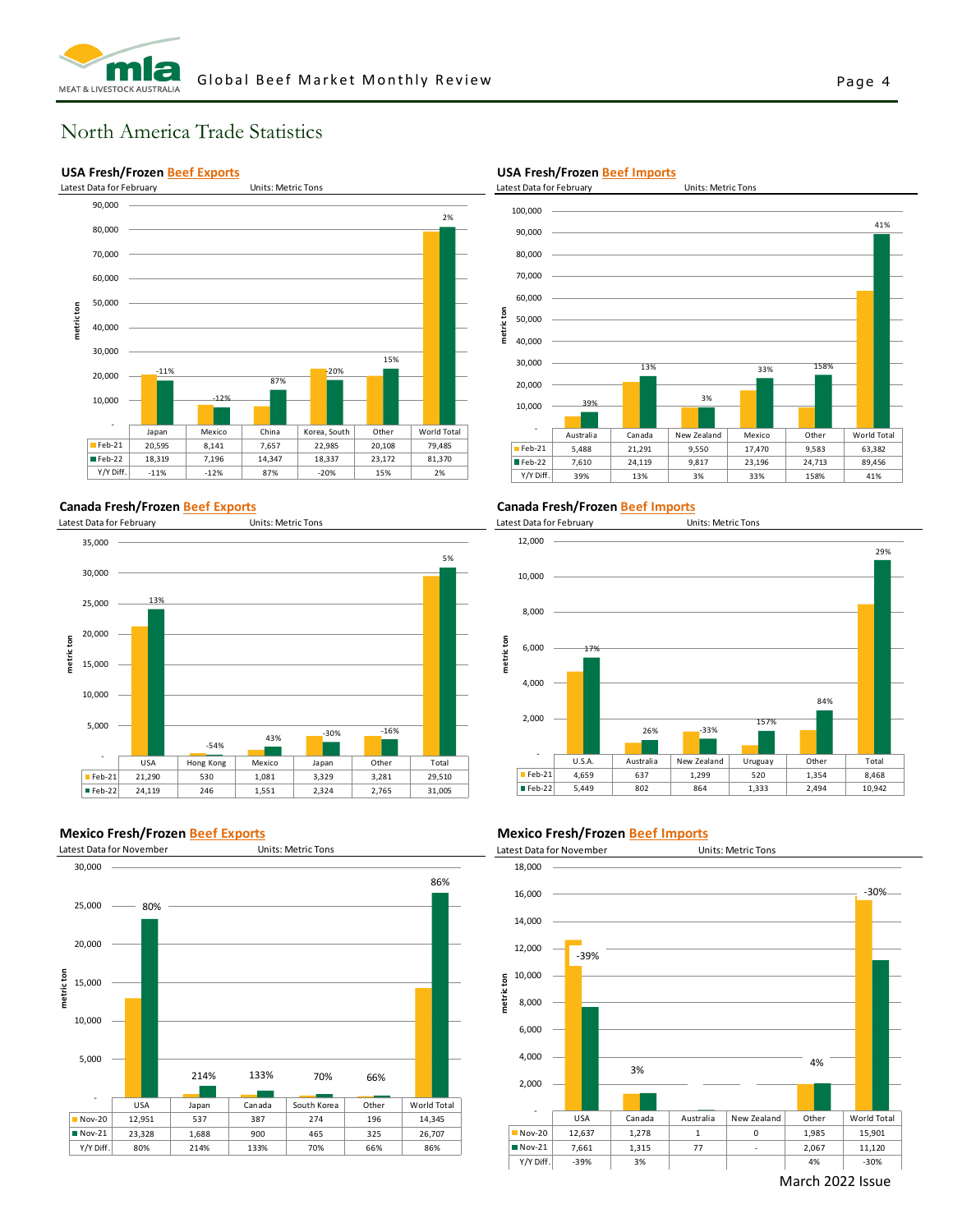

### South America Market Update

**Brazil**: Exports to China accelerated in the first three months of the year but the trajectory may slow down in April and May as some product has been stranded at Chi‐ nese ports. Market participants note that the primary issue is not unloading product but getting trucks to transport it out of port facilities. It is unknown how quickly current Chinese lockdown policies will end. A re‐ port in the Wall Street Journal quoted Nomura securities that "45 cities with 373 million people, representing 40% of China's gross domestic product, were under partial or full lockdown ...More cities and counties are under "static management," a euphemism for quasi‐lockdown." In March, total Brazilian beef exports were 169,406 MT, 27% higher than the previous year. In the first three months of the year, total shipments were 469,053 MT, 36.6% higher than a year ago. Higher exports to China but also a big jump in shipments to the US contributed to Q1 export gains. Exports to the US in Q1 were 43,205 MT, a seven fold increase. March shipments were 11,564 MT. Ex‐ ports to China were 243,286 MT during Jan‐Mar, 30% higher than last year and accounting for 61% of all exports. Hong Kong no longer is a major destination, with shipments there down 55%. Exports to Egypt have also recovered as the country emerges from COVID. March shipments to Egypt were almost 11,000 MT, a three fold increase from last year.

Argentina: Argentine slaughter numbers increase in March as cattle go to market in the fall. The trend should be for higher slaughter the remainder of the year alt‐ hough much will depend on global demand, especially demand in China. Last year government export re‐ strictions negatively impacted sales to China while currently ongoing lockdowns have made it more difficult to ship product to that market. March slaughter was estimated at 1.135 million head, up from 974k head in Janu‐ ary but still 3.7% lower than a year ago.

 February exports rebounded, with exports to Chi‐ na up 24% compared to the previous year. China ac‐ counted for 75% of Argentine beef exports last year and in the first two months of this year shipments to that market have accounted for 76% of exports. Shipments to the US market continue at a steady pace, enough to fill the 20k MT quota but not much more than that. In February shipments to the US were 1,619 MT and in the first

**Brazil Beef Fr/Frz Beef Exports. Metric Ton**



**Monthly Argentina Cattle Slaughter, Total Slaughter. '000 Head** Source: SENASA



two months total shipments were 3,128 MT compared to 1,893 MT during the same time last year.

**Uruguay**: In the four weeks ending April 23, Uruguayan cattle slaughter has averaged 48,672 head/week, 14.3% higher than a year ago and 21% higher than the five year average. Because this includes both Easter last year and this year, the four week average numbers are compara‐ ble. Slaughter has been robust for much of this year as producers respond to strong prices in the world market and weather impact on feed supplies and prices. USDA pegged the total cattle inventory on January 1 at 11.646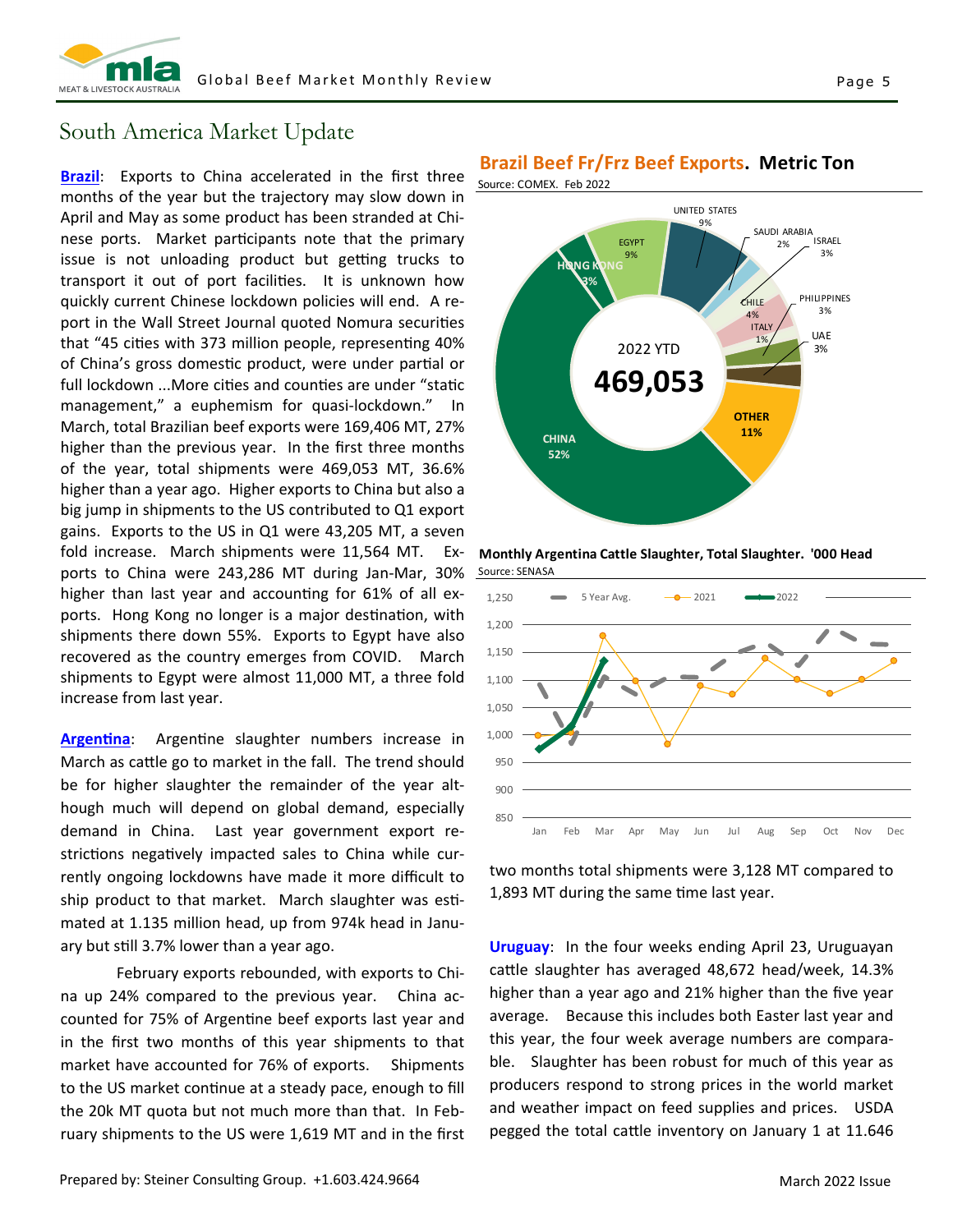

### South America (continued)

million head, 2.7% lower than a year ago. Given current rate of slaughter, expectations are for the inventory on January 1, 2023 to be down another 2%.

 The increase in slaughter during March had a lim‐ ited impact on export volume. In part this is due to the slowdown in shipments to China as a result of lockdowns and supply chain disruptions. Total shipments in March were 38,910 MT, about the same as a year ago. China remains the top market but shipments there were 20,916 MT, down 17% compared to a year ago. Exports to the EU were 2,242 MT, down 45% compared to a year ago. So far beef exports to the US remain on pace with last year. In March shipments to the US were 3,623 MT, 2% lower than last year but in all of Q1 shipments to the US were about 133 MT or 2% higher than last year. Steiner current forecast is for Uruguayan beef exports to increase 5.5% from a year ago.

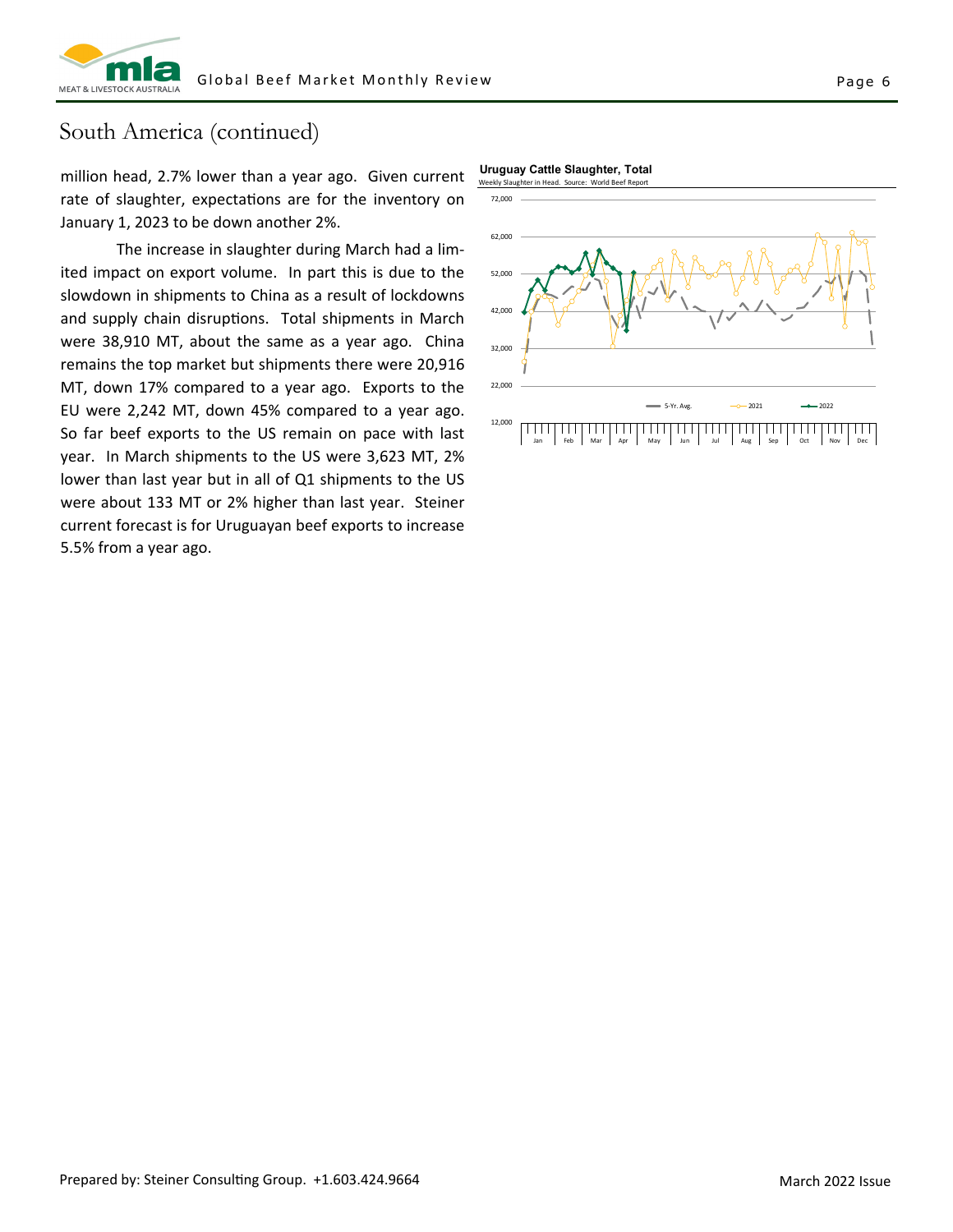#### Page 7

### South America Trade Statistics



### **Argentina Fresh/Frozen Beef Exports**



#### **Uruguayan Fresh/Frozen Beef Exports**





#### **Argentine Peso Per 1 US Dollar**



### **Uruguay Peso Per 1 US Dollar**



### Brazilian <mark>Real</mark> Per 1 US Dollar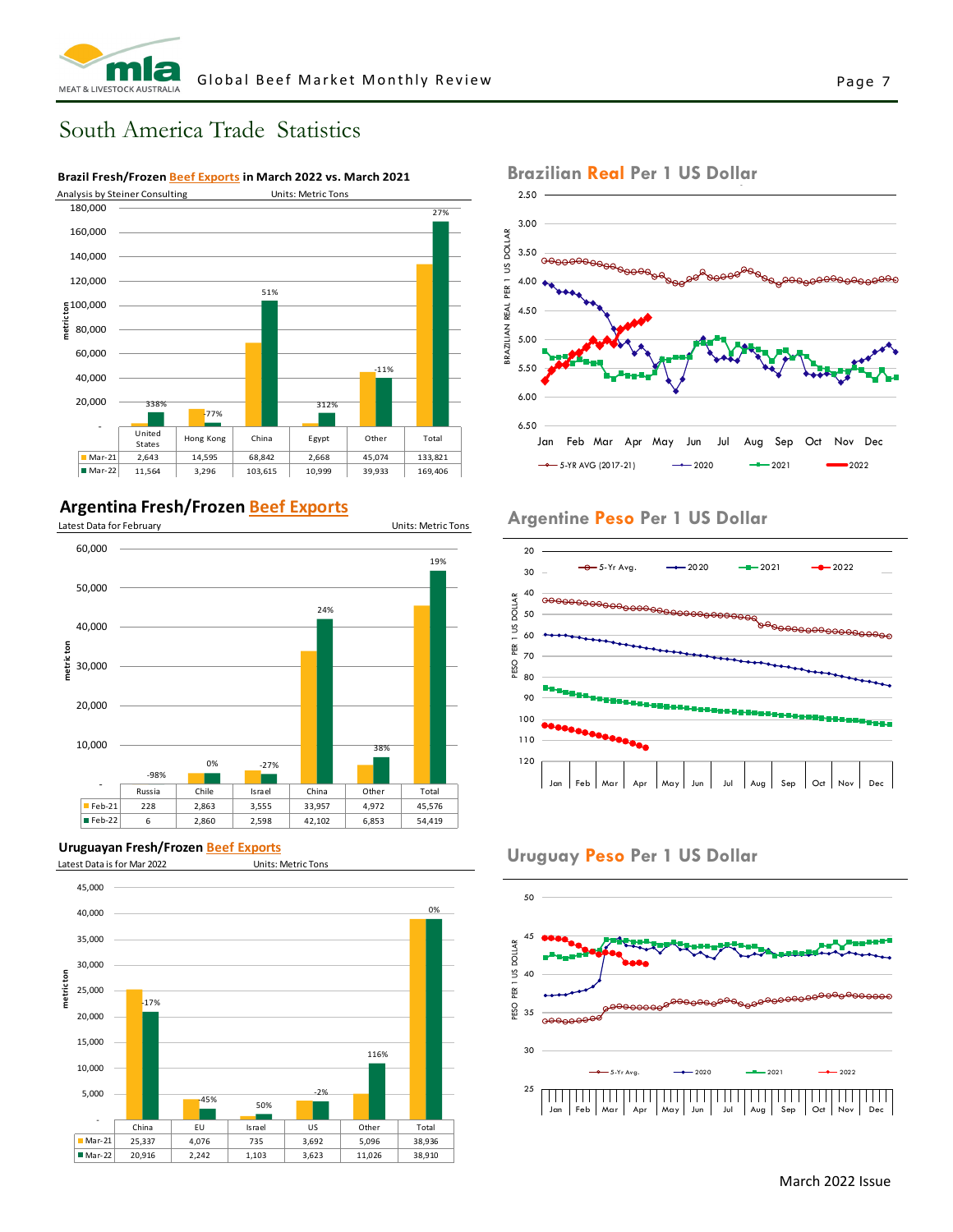

### Asia / EU Market Update

**European Union:** Robust demand in domestic and export markets and high feed costs have been driving cattle slaughter in recent weeks. We think the spike in feed costs is especially important, with some markets that rely on Ukrainian grains running short on feed. Slaughter was sharply higher at the end of March and it has remained at elevated levels ever since. In the four weeks ending April 18 total cattle slaughter in Ireland averaged 37,873/week head, 23% higher than the comparable four week period a year ago. Cow slaughter during this period averaged 8,489 head/week, 22.6% higher than last year. Cow pric‐ es in Ireland, as well as across Europe, has been extreme‐ ly strong. EU analysts in part attribute the increase to excellent demand in North America and higher prices paid there, setting the bar for global trade. We also think that European consumers are doing what US consumers are doing, trading down. European countries have also lifted COVID restrictions, which has bolstered foodservice demand, putting upside pressure on prices. The average O3 cow carcass prices in Ireland for the week ending April 17 was 410 euro/100kg, 27% higher than a year ago. The average EU price was 453 euro, up 53%. Normally prices in Poland track below Irish cow prices but that has not been the case recently. For the most current week, cow carcass prices in Poland were 458 euro/100kg, 69% higher than a year ago.

 US imports of Irish beef in February were 426 MT but we think imports will be extremely limited for the rest of the year as Ireland no longer has quota available. USDA‐AMS data shows that imports of Irish beef aver‐ aged 206 MT/week through early April but they have been at 93 MT/week in the last two weeks. While trade volume may not go to zero, it will be quite limited.

**China:** COVID restrictions and supply chain bottlenecks have had a significant impact on Chinese beef import de‐ mand. In March, total Chinese beef imports were 202.5k MT, about 16k MT or 7% less than the previous year. At the start of the year Chinese beef imports were expected to in‐ crease by 6% from the previous year but that target appears increasingly difficult to reach. Through the first three months of the year, Chinese beef imports were 510.3k MT, 106k MT or 17% lower than the previous year. Imports from Brazil rebounded in March at 73.4k MT but they were still 8% lower than the previous year. Through March Chinese beef imports from Brazil were 124.5k MT, 48% lower than a year ago. While Brazil has shown a notable improvement



Monthly **Chinese Imports of Fresh/Frozen Beef**. Metric Ton. Product Weight Basis : China Customs Administration. Analysis by Steiner Co



in shipments during the last few weeks, it remains to be seen how quickly product is unloaded at port of entry, and more importantly, when it enters commerce. Trucking and foodservice demand are two key risk factors for Chinese beef demand. Imports from Australia remain limited. In March Chinese imports of Australian beef were 11.6k MT, 33% lower than a year ago. Imports from the US have im‐ proved but they are facing headwinds as well. Some major US packers have indicated that recently they have had to reroute loads destined for China because of very long unloading/processing times.

**Japan**: Japanese cattle slaughter in the first two months of the year was 159.5k head, 2.1% higher than the previous year. Slaughter of adult cattle at 158.8k was 2% higher than slaughter of Wagyu breed animals at 68.7k head was also 2% higher than a year ago. Beef imports in the first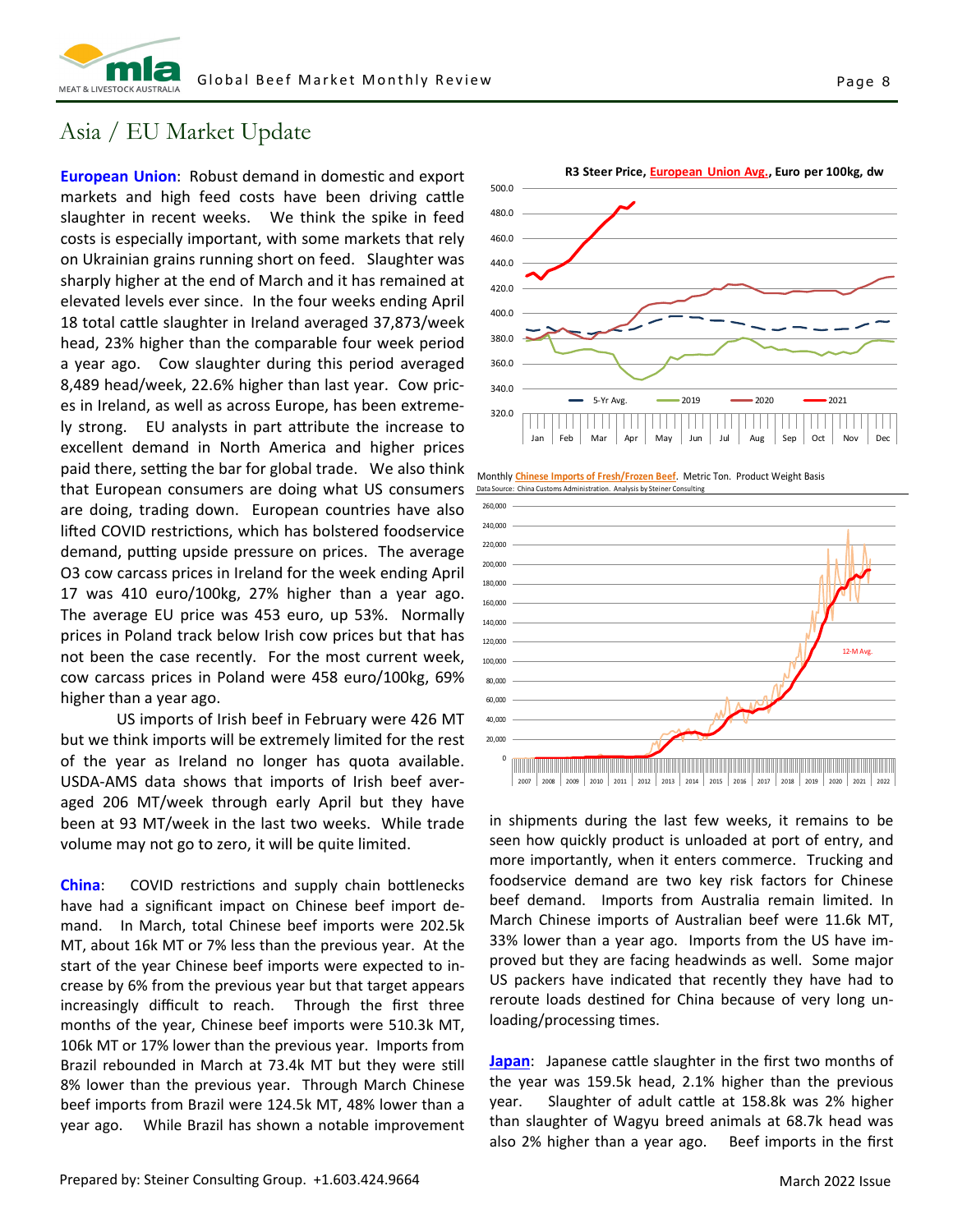

### Asia / EU Trade Statistics

two months of the year were 78.1k MT, 4% lower than the previous year. COVID restrictions and a modest increase in domestic supply likely contributed to the weakness in import demand. Imports from Australia in the first two months of the year were 31.4k MT, 11% lower and imports from the US at 29.3k MT were 15% lower. Japanese buyers continue to benefit from the advantages of the revised TPP and the lower tariffs. This has resulted in a shift in purchases, with less beef coming from the US and replaced by higher imports from Canada and New Zealand. Imports from New Zealand were 4,7k MT during Jan/Feb, a 53% increase from a year ago while imports from Canada at 6.5k MT were 13% higher.

#### **China Fresh/Frozen Beef Imports**



**Japan Fresh/Frozen YTD Beef Imports**



#### **South Korea Fresh/Frozen Beef Imports**

 100,000 1% 90,000 80,000 70,000 60,000 metricton **metric ton** 50,000 ‐1% 40,000 ‐2% 30,000 20,000 10,000 25% 8% 50% ‐ Australia USA Ne New Canada Other Total<br>
2997 2,097 1,219 89,444 2021 YTD Jan - Feb 34,684 47,447 3,997 2,097 1,219 ■ 2022 YTD Jan - Feb 34,046 44,825 4,031 2,847 4,849 87,598

Year to Date Imports. Analysis by Steiner Consulting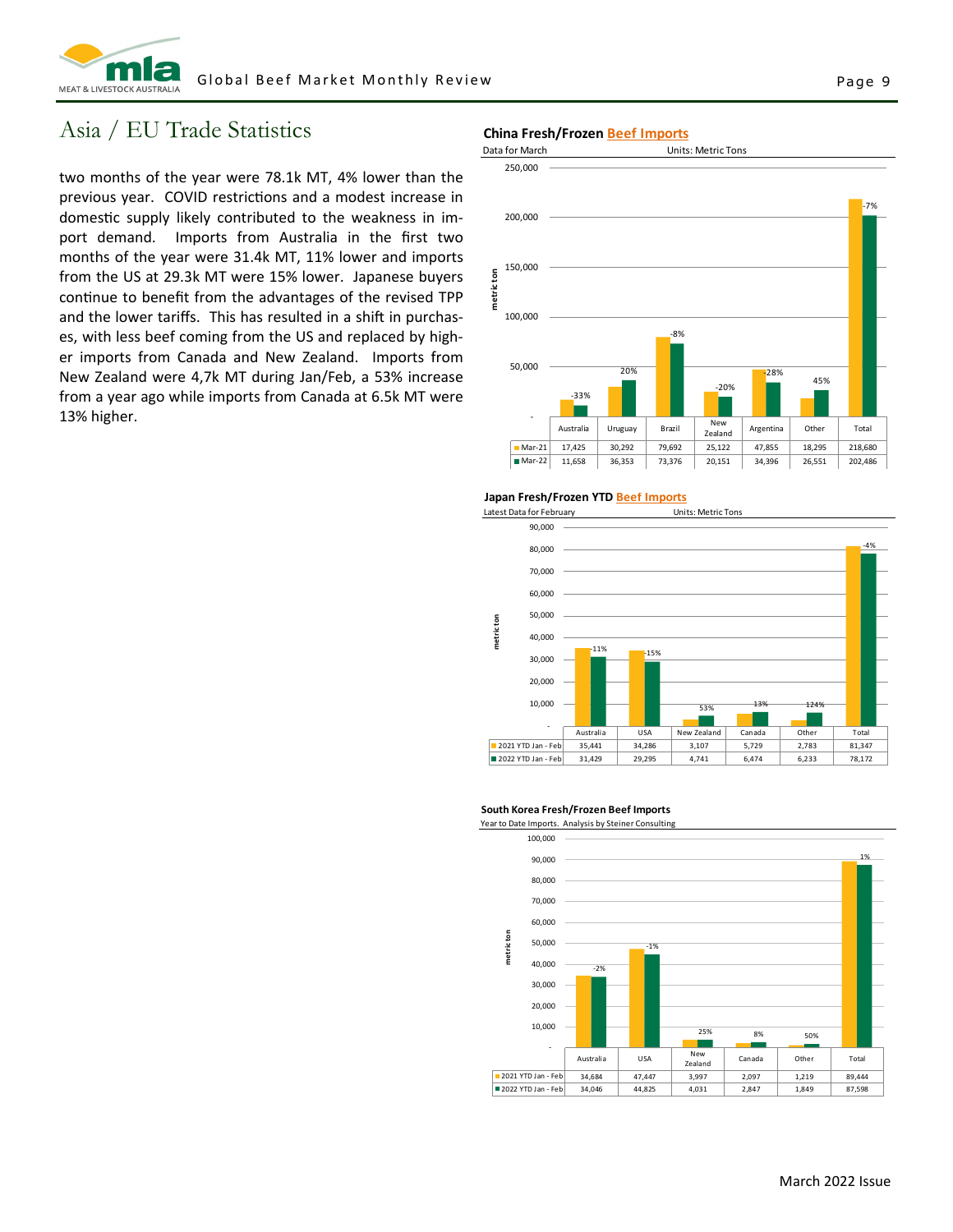

### **Oceania Update**

**New Zealand**: New Zealand slaughter slowed down sig‐ nificantly in late February and early March, limiting the supply of beef coming to market. Omicron outbreak negatively impacted processing for a period but we also think that robust dairy prices and good moisture conditions have contributed to the slowdown. Cow slaughter in the four weeks ending March 5 averaged 56,160 head/week, down 18% from the previous year. In the last two report‐ ed weeks, however, slaughter was down by more than 30%. Bull slaughter during this period was down about 11% from a year ago while cow slaughter was down 24%.

 Lower slaughter has limited beef exports, with shipments in February pegged at 44,235 MT, 7% lower than a year ago. Shipments to the US were 15,162 MT, down 1,137 MT or 7% from a year ago. In the first two months shipments to the US were down 8% and we think they were down in March as well. Shipments to China in February were also down 10%.

**Australia:** The general expectation is that Australian cattle slaughter will increase this year. But much of that growth will likely come in the second half of the year. And supplies will increase from a historically low base. So far this year slaughter is off to a slow start due to good moisture conditions and herd rebuilding. Slaughter in the four weeks ending March 25 averaged 87,477 head/ week, 10.6% lower than the previous year. Queensland slaughter during this period was down 12% from the pre‐ vious year while slaughter in Victoria was down 25% and slaughter in NSW was down 3%. Weekly slaughter in Q1 was 186k head or 16% lower than a year ago.

The decline in slaughter continues to limit the supply available for export. Exports in January were down 12.6% from a year ago, they were down 10.9% in February and we currently project they declined by a little over 10% in March. Shipments to the US market remain limited. February shipments were 9,025 MT, down 7.7% from the already limited volume shipped last year. We estimate March exports to the US at 11,150 MT, down 12% from a year ago. Logistics bottlenecks remain a challenge, although they have eased somewhat com‐ pared to earlier in the year. US importers continue to struggle with warehouses that are full near ports, delays in getting product cleared and high transportation costs. This makes the US market less attractive even as prices for grinding beef are near record levels. Australian beef

**New Zealand Weekly Bull Slaughter**



**New Zealand Weekly Cow Slaughter**





**Australia Weekly Cattle Slaughter: Source MLA**



exports to Asian markets are down as well. Shipments to Japan in February were 16,232 MT, down 9.2% from last year. We think March shipments to Japan were around 20,000 MT, about the same as last year. Shipments to S